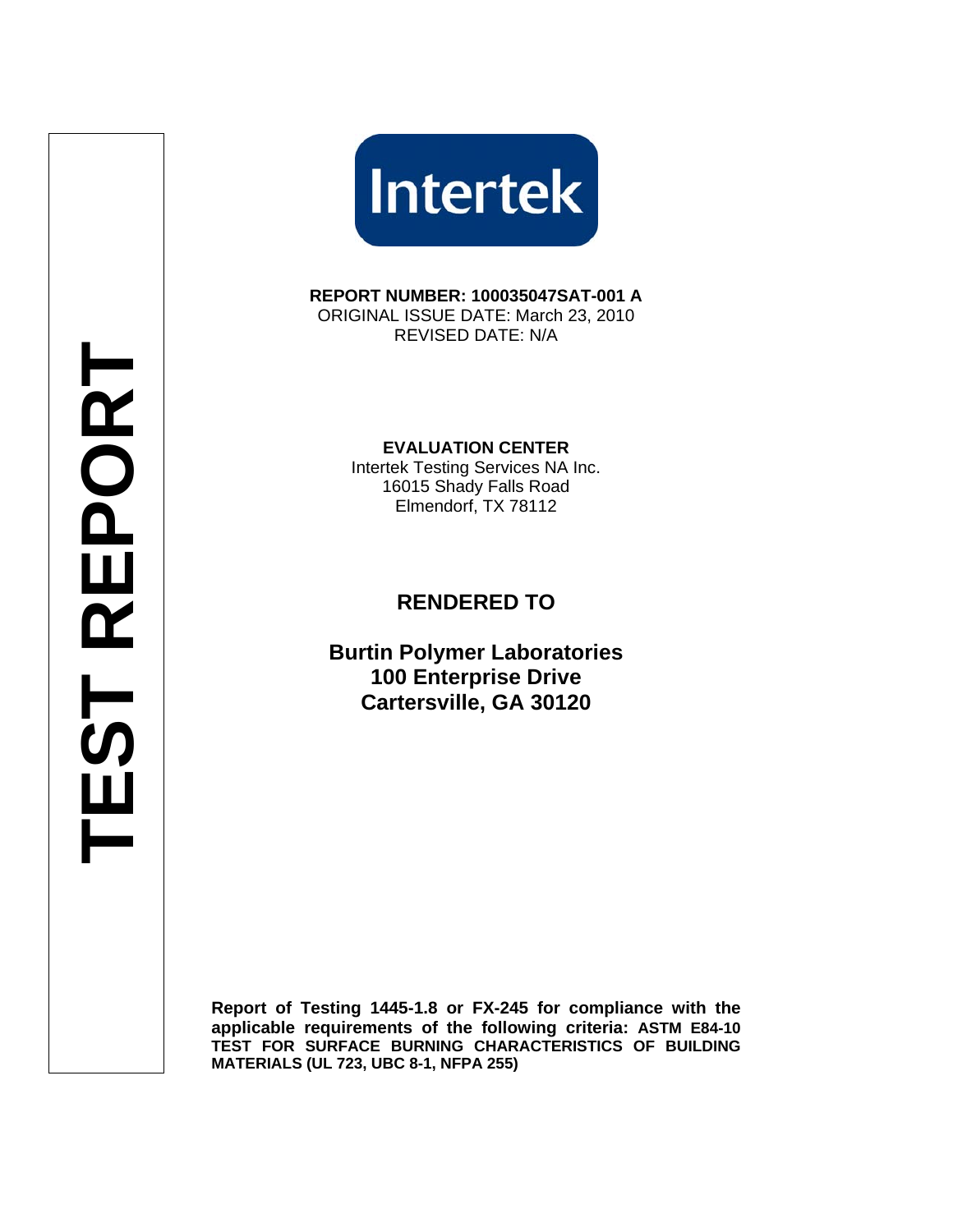#### **ABSTRACT**

| Test Material:       | 1445-1.8 or FX-245                                                                                               |           |
|----------------------|------------------------------------------------------------------------------------------------------------------|-----------|
| Test Standard:       | <b>ASTM E84-10 TEST FOR SURFACE BURNING CHARACTERISTICS</b><br>OF BUILDING MATERIALS (UL 723, UBC 8-1, NFPA 255) |           |
| Test Date:           | 3/19/2010                                                                                                        |           |
| Test Sponsor:        | <b>Burtin Polymer Laboratories</b>                                                                               |           |
| <b>Test Results:</b> | <b>FLAME SPREAD INDEX</b><br><b>SMOKE DEVELOPED INDEX</b>                                                        | 15<br>350 |

*This report is for the exclusive use of Intertek's Client and is provided pursuant to the agreement between Intertek and its Client. Intertek's responsibility and liability are limited to the terms and conditions of the agreement. Intertek assumes no liability to any party, other than to the Client in accordance with the agreement, for any loss, expense or damage occasioned by the use of the report. Only the Client is authorized to copy or distribute this report and then only in its entirety. Any use of Intertek name or one of its marks for the sale or advertisement of the tested material, product or service must first be approved in writing*  by Intertek. The observations and test results in this report are relevant only to the sample tested. This report *by itself does not imply that the material, product, or service is or has ever been under an Intertek certification program.* 

Date: March 23, 2010

Teodoro Alvarado, Jr. Tunnel Operator

Reviewed and Approved:

Servando Romo Project Manager

Date: March 23, 2010

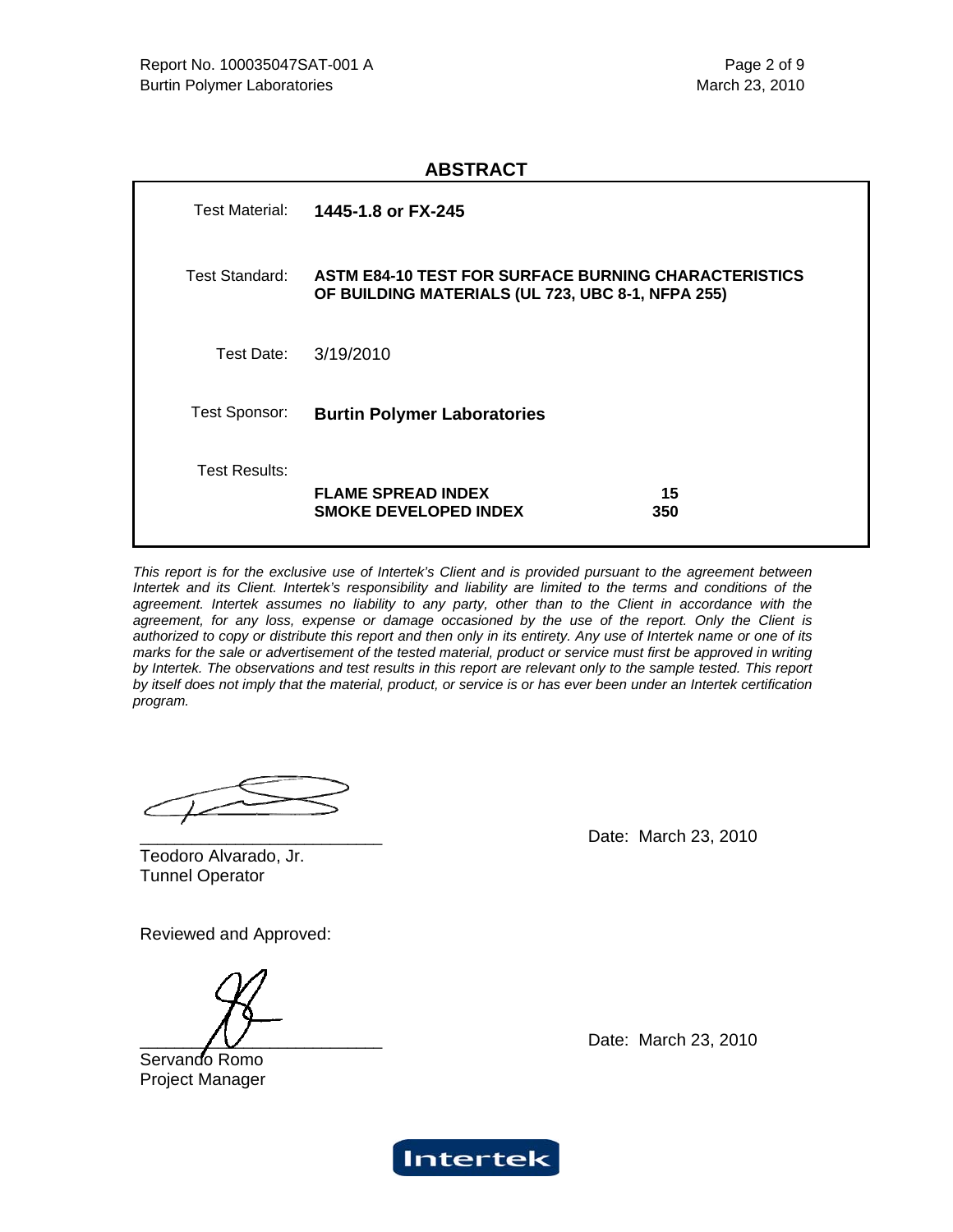## **I. INTRODUCTION**

This report describes the results of the ASTM E84-10 TEST FOR SURFACE BURNING CHARACTERISTICS OF BUILDING MATERIALS a method for determining the comparative surface burning behavior of building materials. This test is applicable to exposed surfaces, such as ceilings or walls, provided that the material or assembly of materials, by its own structural quality or the manner in which it is tested and intended for use, is capable of supporting itself in position or being supported during the test period.

The purpose of the method is to determine the relative burning behavior of the material by observing the flame spread along the specimen. Flame spread and smoke density developed are reported, however, there is not necessarily a relationship between these two measurements.

"The use of supporting materials on the underside of the test specimen may lower the flame spread index from that which might be obtained if the specimen could be tested without such support... This method may not be appropriate for obtaining comparative surface burning behavior of some cellular plastic materials... Testing of materials that melt, drip, or delaminate to such a degree that the continuity of the flame front is destroyed, results in low flame spread indices that do not relate directly to indices obtained by testing materials that remain in place."

**The specimen was witnessed in production by Myra Devit with PRI Construction Materials Technologies on February 12, 2010 at the Burtin Polymer facility.** 

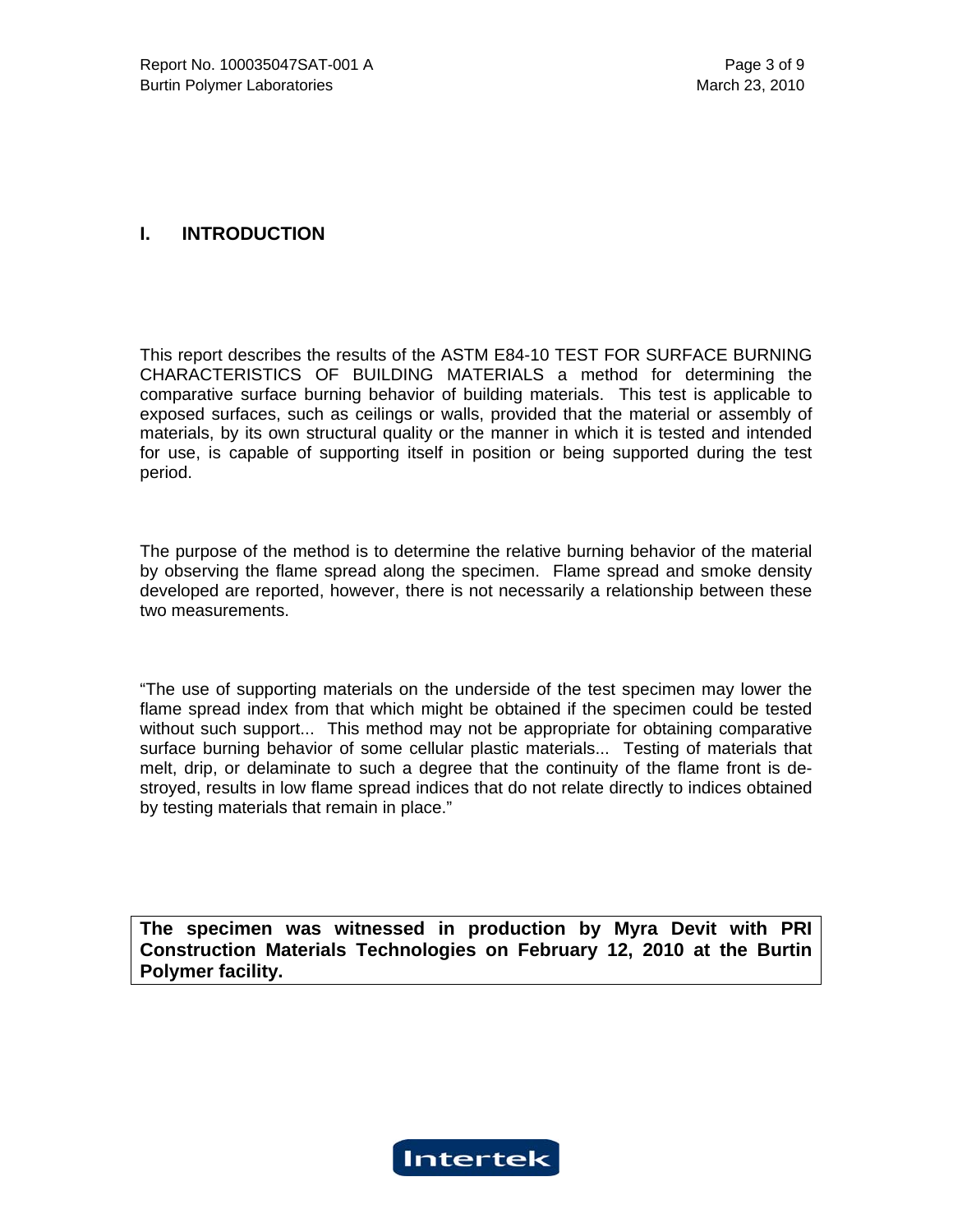This test method is also published under the following designations:

## NFPA 255 UL 723 UBC 8-1

*This standard should be used to measure and describe the properties of materials, products, or assemblies in response to heat and flame under controlled laboratory conditions and should not be used to describe or appraise the fire hazard or fire risk of materials, products, or assemblies under actual fire conditions. However, results of this test may be used as elements of a fire risk assessment which takes into account all of the factors which are pertinent to an assessment of the fire hazard of a particular end use.* 

## **II. PURPOSE**

The ASTM E84-10 (25 foot tunnel) test method is intended to compare the surface flame spread and smoke developed measurements to those obtained from tests of mineral fiber cement board and select grade red oak flooring. The test specimen surface (18 inches wide and 24 feet long) is exposed to a flaming fire exposure during the 10 minute test duration, while flame spread over its surface and density of the resulting smoke are measured and recorded. Test results are presented as the computed comparisons to the standard calibration materials.

The furnace is considered under calibration when a 10 minute test of red oak decking will pass flame out the end of the tunnel in five minutes, 30 seconds, plus or minus 15 seconds. Mineral fiber cement board forms the zero point for both flame spread and smoke developed indexes, while the red oak flooring smoke developed index is set as 100.

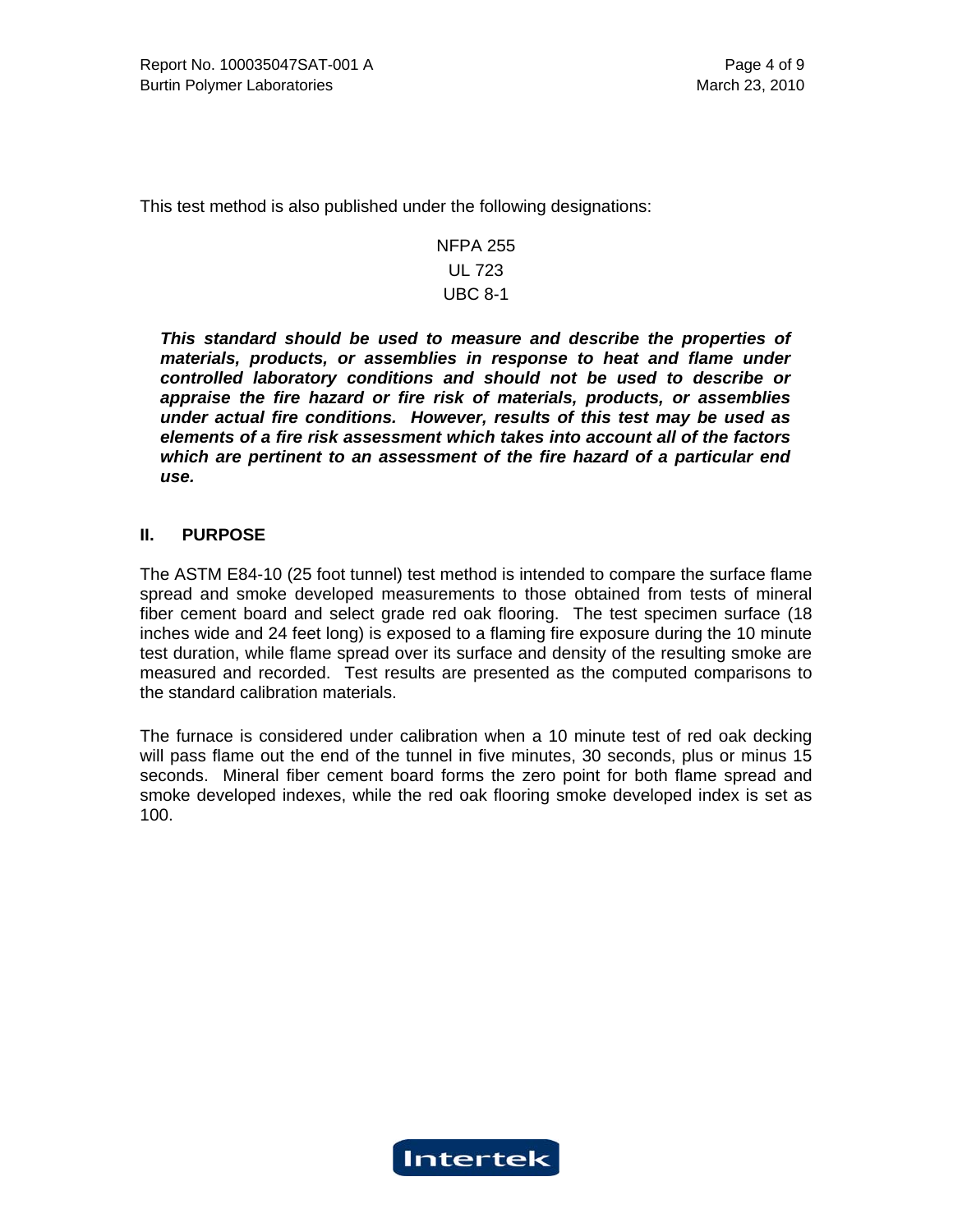## **III. DESCRIPTION OF TEST SPECIMENS**

| Specimen Identification:              | 1445-1.8 or FX-245 |
|---------------------------------------|--------------------|
| Date Received:                        | 3/2/2010           |
| Date Prepared:                        | 3/2/2010           |
| Conditioning (73°F & 50% R.H.):       | 17 days            |
| Specimen Width (in):                  | 24                 |
| Specimen Length (ft):                 | 24                 |
| Specimen Thickness (in):              | 3.41               |
| Material Weight:                      | N/A                |
| Total Specimen Weight (lbs):          | 126                |
| Adhesive or coating application rate: | N/A                |
|                                       |                    |

## **Mounting Method:**

The specimen was self-supporting.

## **Specimen Description:**

The specimen was described by the client as the "Sprayed Applied Polyurethane Foam". The specimen consisted of (3) 8 foot long x 2 foot wide x 3.41-in yellow sprayed foam panels. The product was received by our personnel in good condition.

## **IV. TEST PROCEDURE**

The tests were conducted in accordance with the procedures outlined in the American Society for Testing and Materials ASTM E84-10. The self-supporting specimens were placed directly on the tunnel ledges. As required by the standard, on or more layers of 0.25 inch thick reinforced concrete board was placed on top of the test sample between the sample and the tunnel lid. After the tests, the samples were removed from the tunnel, examined and disposed of.

The test was conducted on 3/19/2010, and witnessed by Claudio Burtin.

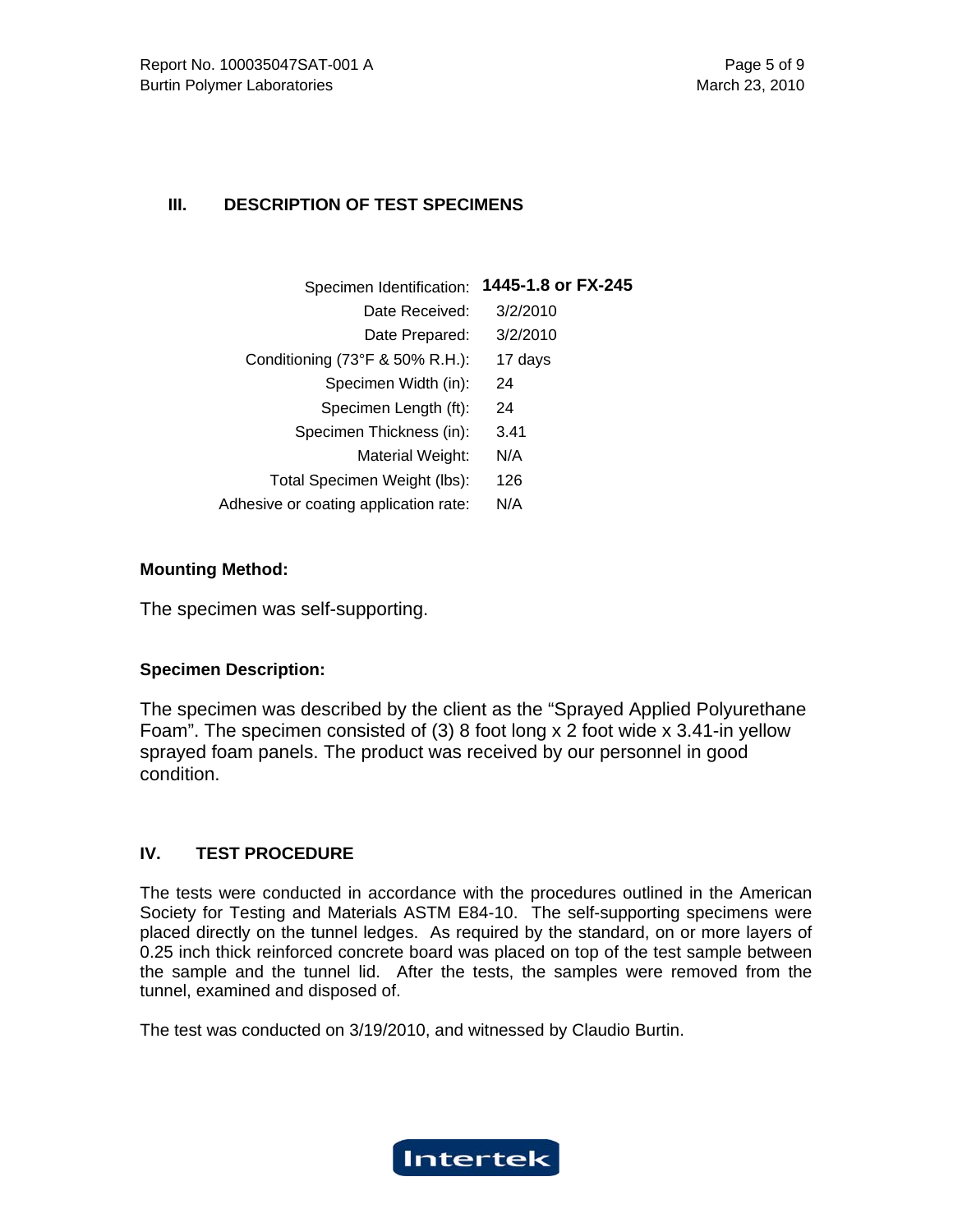## **V. TEST RESULTS & OBSERVATIONS**

The test results, computed on the basis of observed flame front advance and electronic smoke density measurements are presented in the following table.

*While no longer a part of this standard test method, the Fuel Contributed Value has been computed, and may be found on the computer printout sheet in the Appendix.*

| <b>Test Specimen</b>              | <b>Flame Spread</b><br><b>Index</b> | <b>Smoke Developed</b><br><b>Index</b> |
|-----------------------------------|-------------------------------------|----------------------------------------|
| <b>Mineral Fiber Cement Board</b> | $\Omega$                            | $\Omega$                               |
| <b>Red Oak Flooring</b>           |                                     | 100                                    |
| 1445-1.8 or FX-245                | 15                                  | 350                                    |

The data sheets are included in Appendix A. These sheets are actual print-outs of the computerized data system which monitors the tunnel furnace, and contain all calibration and specimen data needed to calculate the test results.

**The specimen was witnessed in production by Myra Devit with PRI Construction Materials Technologies on February 12, 2010 at the Burtin Polymer facility.** 

## **VI. OBSERVATIONS**

During the test, the specimen was observed to behave in the following manner: The sample ignited at 0:02 (min:sec). The test continued for the 10:00 duration. After the test burners were shut off a 60 second after-flame was observed.

After the test, the specimen was observed to be damaged as follows: The samples were heavily charred from 0-ft. – 6-ft. Charred from 6-ft. – 17-ft. and discolored from 17-ft. – 24-ft.

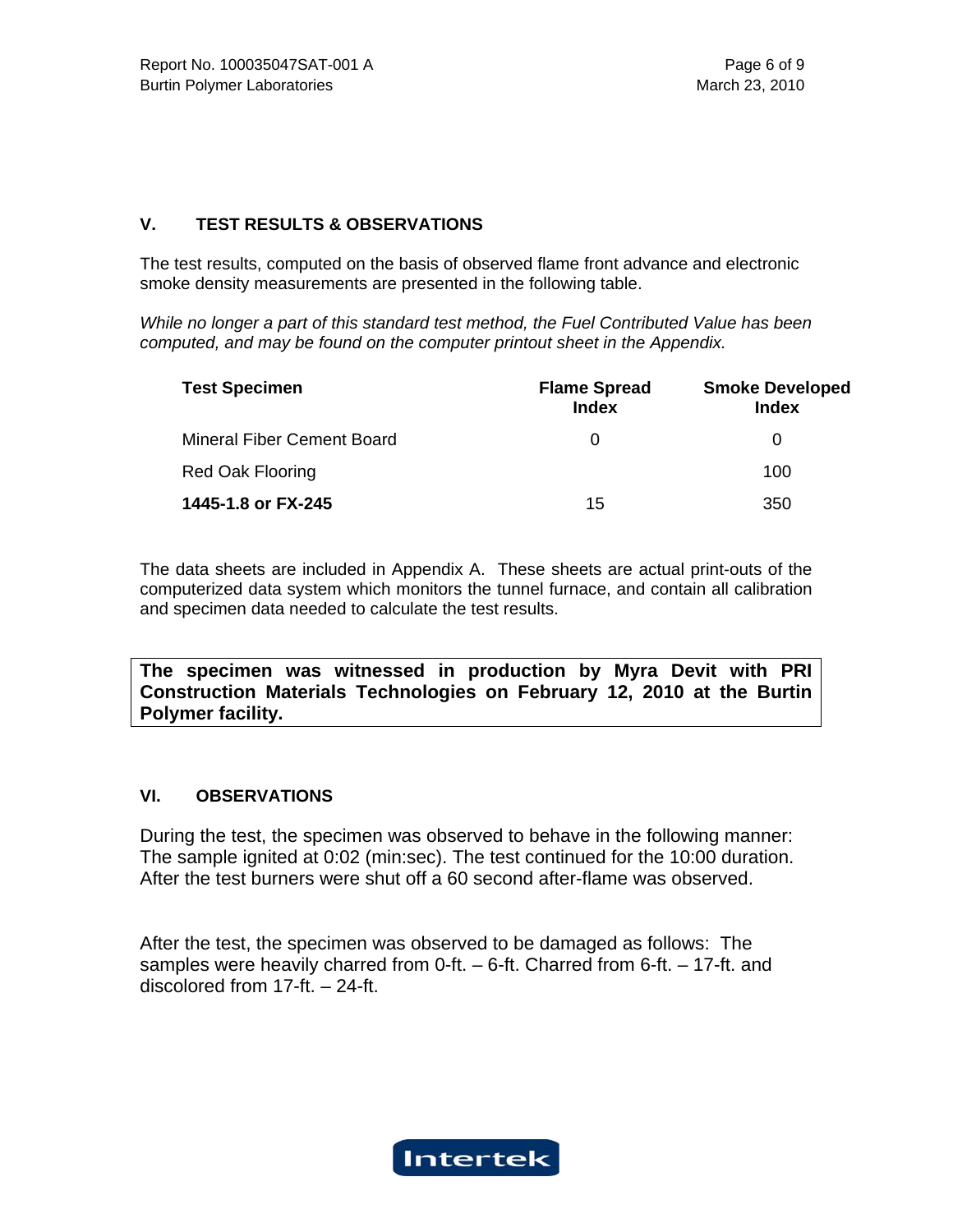**APPENDIX ASTM E84-10 DATA SHEETS**

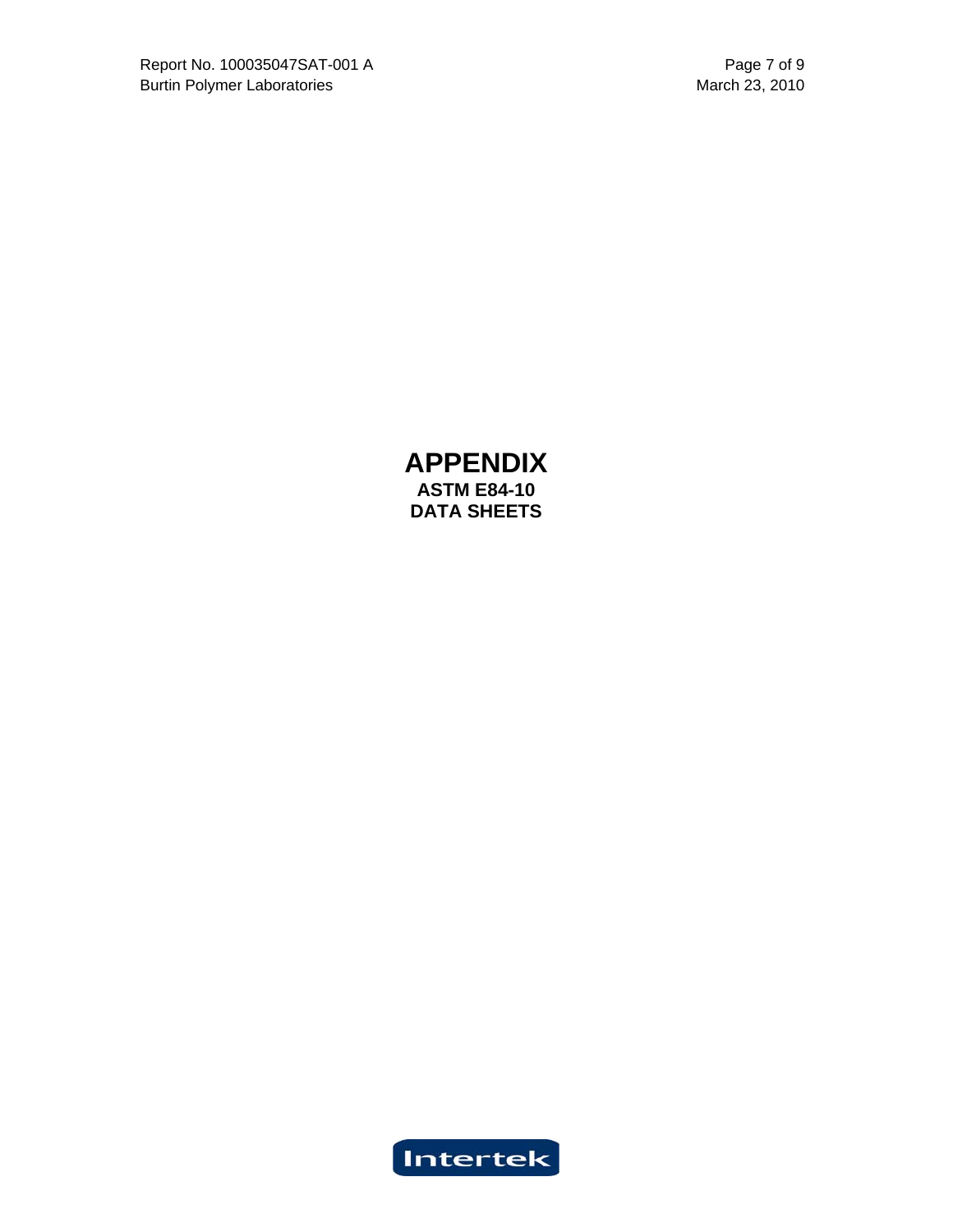Client: BURTIN POLYMER LABORATORIES

Date: 3/19/2010

Project Number: 100035047SAT-001 A

Test Number: 1

Operator: TA/MP

Specimen Info: "1445-1.8 OR FX-245, SPRAYED APPLIED POLYURETHANE FOAM". THE SPECIMEN WAS SELF-SUPPORTING. THE TEST WAS WITNESSED BY CLAUDIO BURTIN

## TEST RESULTS

#### **FLAMESPREAD INDEX: 15**

#### **SMOKE DEVELOPED INDEX: 350**

## SPECIMEN DATA . . .

Time to Ignition (sec): 2 Time to Max FS (sec): 299 Maximum FS (feet): 2.6 Max Temperature (F): 612 Time to Max Temperature (sec): 471 Total Fuel Burned (cubic feet): 48.94 Time to 980 F (sec): Never Reached Time to End of Tunnel (sec): Never Reached

> FS\*Time Area (ft\*min): 24.4 Smoke Area (%A\*min): 367.4 Unrounded FSI: 12.6

#### CALIBRATION DATA . . .

Time to Ignition of Last Red Oak (Sec): 38.0 Red Oak Smoke Area (%A\*min): 108.2